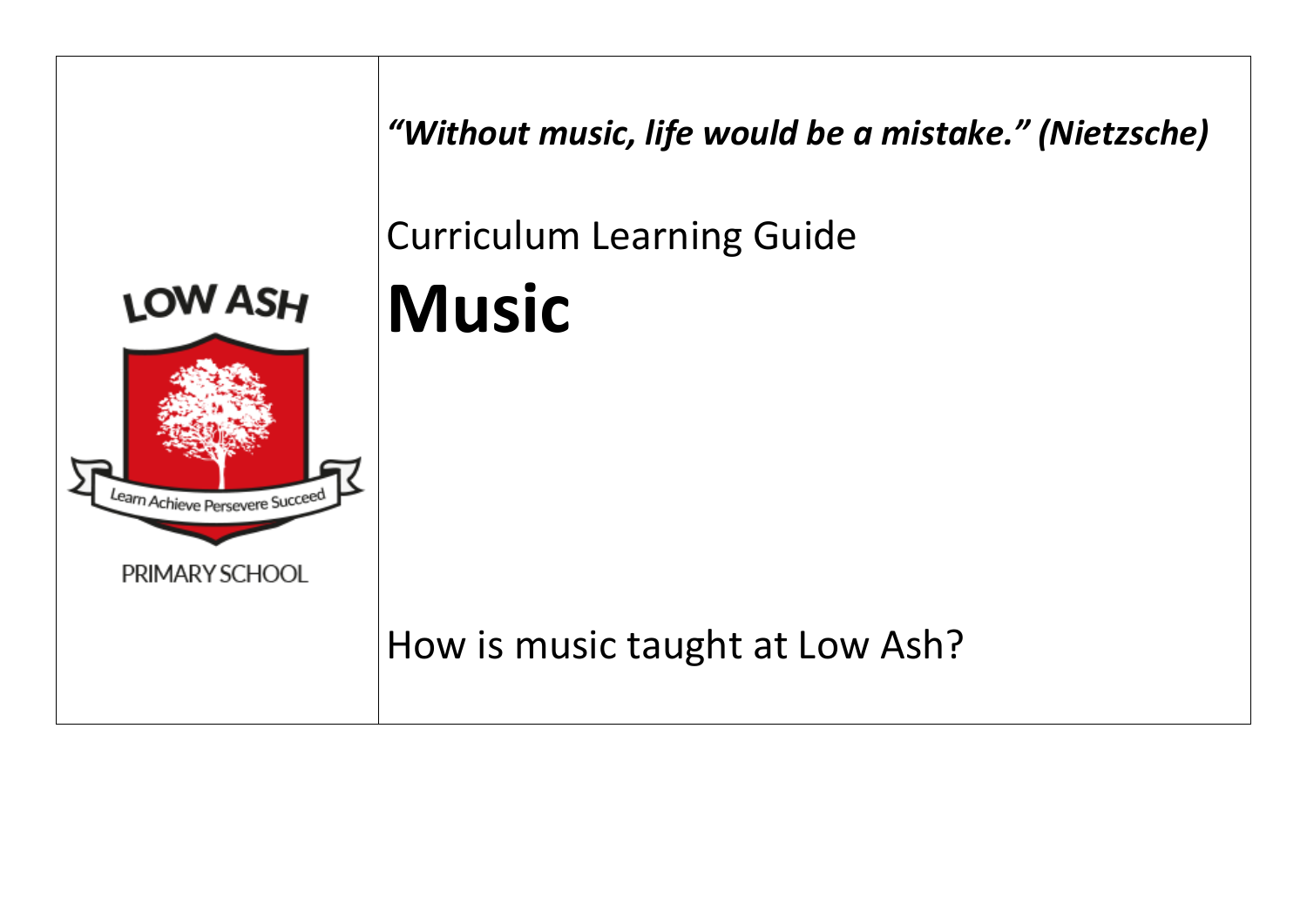#### **Curriculum Intent**

### **What do we want to achieve with our music curriculum?**

At Low Ash, we recognise the importance of a good quality music curriculum and the benefits that this can have on children's wellbeing and development. We want to ensure we are making music accessible for all children whilst promoting a love of musicianship and performing. Our curriculum intends to build musical progression slowly and steadily year group by year group, whilst giving the children plenty of opportunities to showcase their learning. We want to instil a musical passion and understanding into every pupil, that encompasses each strand of the music curriculum. By offering a high-quality music education, delivered by staff that feel confident in the subject area, we can engage and inspire pupils to develop a love of music and a desire to improve their talent as musicians, which will in turn increase their selfconfidence, creativity and sense of achievement.

#### **Implementation**

## **How will this be achieved?**

In order for this to be achieved, the curriculum offers a balanced range of weekly activities that encompass every strand of the music curriculum: Listening and Appraising, Composing, Improvising and Performing (including singing). Alongside this, the curriculum has been carefully tailored so that the sequence of progression across the year groups is logical and taken in gradual enough steps to be achievable for all children.

Music is taught weekly across school, with children in Early Years and Key Stage 1 undertaking half hour sessions and children in Key Stage 2 hourly music sessions, delivered by either the class teacher or a music specialist. The curriculum and progression documents, including a detailed breakdown of the key knowledge and skills with suggested weekly learning outcomes and questions, are available to all teachers and regularly used to inform planning. These documents have been developed by the music leader, with input from the Bradford Music Service to ensure the curriculum is being delivered in the most engaging and practical way.

Each year group will begin to develop their understanding of musical instruments through a series of whole class instrumental teaching, beginning with untuned percussion in Key Stage 1, progressing on to tuned percussion, ukuleles, trumpets and keyboards in Key Stage 2. In addition to this, there are also regular opportunities for individual peripatetic music tutoring through the Bradford Music Service, who give yearly assemblies to the children in Key Stage 2 to inspire a desire to learn a particular instrument. For children who prefer to be part of a music ensemble, there are extracurricular clubs available encompassing a range of vocal and instrumental groups, which in previous years have included a school choir, samba band and performing arts group. We aim to give our children opportunities to perform throughout the year to a live audience, and work towards two concerts per academic year- one at Christmas and one in the summer.

## **Impact**

# **What will outcomes for learners be?**

A good musical awareness will help equip the children not only for further education at secondary school and beyond, but also teach them valuable resilience and confidence building skills whilst allowing them to nurture a talent and love for music. Additionally, it will teach pupils the value of commitment and striving for excellence. Building musical knowledge and understanding whilst also giving the children opportunities to take up an instrument, develop their vocal skills and learn to read music allows them the chance to acquire a lifelong skill that is desirable for many. After a Low Ash music education, children will leave in Year 6 as more balanced, confident, creative, well rounded individuals, with transferrable skills that will equip them in many other areas of life.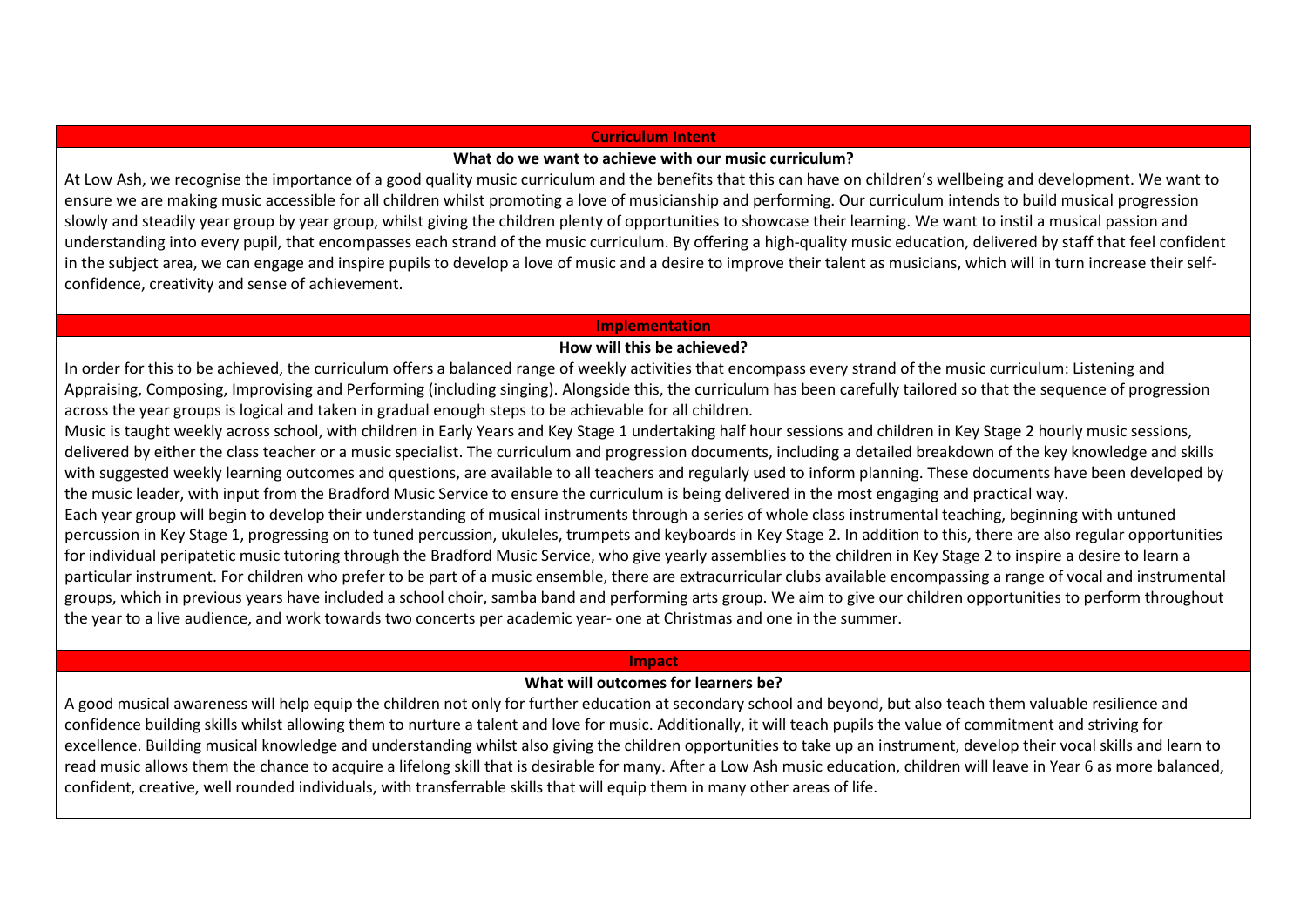|                  | <b>Listening and Appraising</b>                                                                                                                                                                                                                                                                                                                                                                                                                                                  | <b>Composition</b>                                                                                                                     | <b>Performance</b>                                                                                                                                                                                                                                                                             | <b>Improvisation</b>                                                                                                                                                                             | <b>Singing</b>                                                                                                                                                                                                                       |
|------------------|----------------------------------------------------------------------------------------------------------------------------------------------------------------------------------------------------------------------------------------------------------------------------------------------------------------------------------------------------------------------------------------------------------------------------------------------------------------------------------|----------------------------------------------------------------------------------------------------------------------------------------|------------------------------------------------------------------------------------------------------------------------------------------------------------------------------------------------------------------------------------------------------------------------------------------------|--------------------------------------------------------------------------------------------------------------------------------------------------------------------------------------------------|--------------------------------------------------------------------------------------------------------------------------------------------------------------------------------------------------------------------------------------|
| <b>Nursery</b>   | Demonstrate enjoyment of a wide range<br>of familiar songs (e.g. nursery rhymes).<br>Become used to daily routine songs.<br>Think about all the different ways we<br>can make sound.<br>Can I recognise when music is loud or<br>quiet?<br>Can I recognise when music is fast or<br>slow?<br>Can I use words and actions to<br>communicate this?                                                                                                                                 | Can I tap out repeated<br>rhythms with support from<br>an adult?                                                                       | What is a musical<br>instrument?<br>What do musical<br>instruments do?<br>What kind of sounds can we<br>make with different<br>instruments?<br>Can I play games to help us<br>interact with music?<br>Can I join in with dancing<br>and ring games<br>independently?                           | Can I begin to move<br>my body to music?<br>Can I begin to create<br>sound with simple<br>percussion<br>instruments?                                                                             | Can I sing circle time<br>songs?<br>Can I start to recognise<br>and join in with familiar<br>songs?<br>Can I sing some simple<br>songs from memory and<br>show how the music<br>makes me feel?                                       |
| <b>Reception</b> | Can I begin to think about how music<br>can express different emotions, e.g.<br>happy and sad music?<br>Can I recognise changes in dynamics and<br>tempo when listening to a piece of<br>music?<br>Can I respond to these with words and<br>actions?                                                                                                                                                                                                                             | Can I create my own<br>percussion instruments and<br>play them in time to music?<br>Can I listen to and copy<br>short rhythm patterns? | Can I recall music and<br>dancing games, and be able<br>to join in with these<br>independently?<br>Can I move rhythmically to<br>music?                                                                                                                                                        | Can I demonstrate an<br>ability to move<br>independently to<br>music?<br>Can I use percussion<br>instruments to create<br>sound?<br>Can I make up simple<br>rhymes and songs<br>using "copycat"? | Can I remember and sing<br>familiar songs with<br>confidence?<br>Can I recognise that there<br>are different musical<br>instruments, and each<br>make different sounds?<br>Can I perform a<br>repertoire of songs to an<br>audience? |
| <b>Year 1</b>    | How do we respond to music?<br>How does it make us feel?<br>Can I march to the pulse of a piece of<br>music?<br>Why do we listen to music?<br>Can I compare and contrast pieces of<br>music?<br>Who was Mozart?<br>What are pitch and tempo and can I<br>demonstrate these within a piece of<br>music?<br>How can music be used to tell a story?<br>What is a scale?<br>Can I listen to and appraise a piece of<br>music using the concepts of music I have<br>learnt this year? | How can we create sounds<br>and play rhythms?<br>Can I compose my own<br>percussion piece?                                             | Can I begin to copy and play<br>some simple rhythms using<br>percussion instruments and<br>shape rhythm cards?<br>Can I rehearse for an<br>upcoming performance?<br>(Nativity).<br>Can I use music to tell my<br>own story?<br>Can I perform pieces of<br>music from memory to an<br>audience? | Can I improvise simple<br>vocal chants?<br>Can I create an<br>improvisation using<br>two notes?<br>Can I create musical<br>sound effects in<br>response to a visual<br>stimuli?                  | Can I sing a song with my<br>class?                                                                                                                                                                                                  |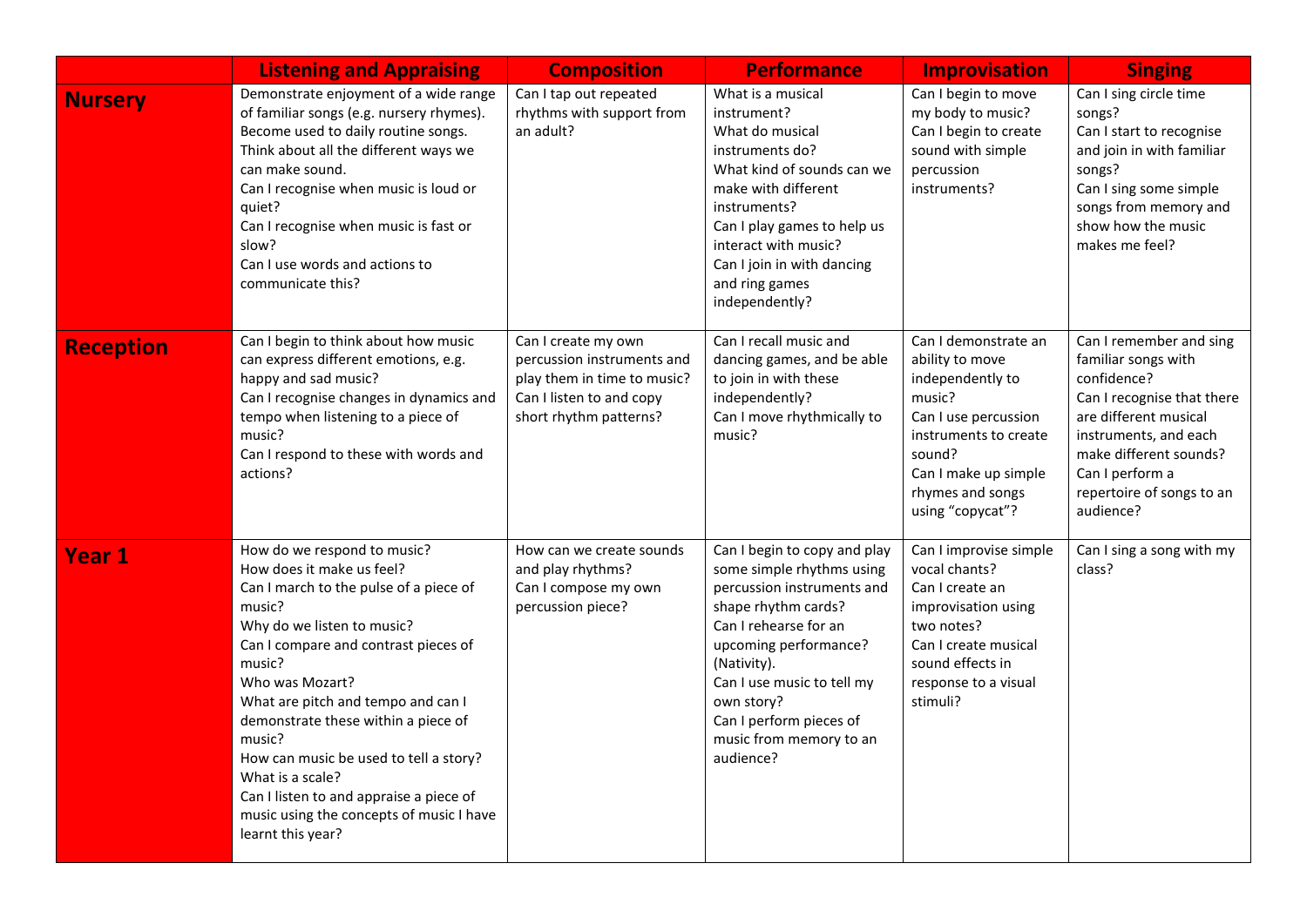| <b>Year 2</b> | Can I name and identify the four<br>instrument families?<br>What is a pulse and can it change within<br>a piece of music?<br>How many notes make up a scale?<br>How can I recognise and show changes<br>in pitch?<br>What is the difference between a pulse<br>and a rhythm?<br>Who was Prokofiev? (Peter and the<br>Wolf).<br>Who was John Williams?<br>How do different pieces of music create<br>different feelings?<br>Why is music an important part of films?<br>Can I listen to and appraise a piece of<br>music using the concepts of music I have<br>learnt this year? | Can I begin to use a graphic<br>score and shape rhythms to<br>notate my ideas?                                                                                                                                                              | Can I begin to play a tuned<br>percussion instrument?<br>Can I rehearse for an<br>upcoming performance?<br>(Nativity).<br>Can I use tuned and<br>untuned percussion<br>instruments to play a piece<br>of music?<br>Can I perform a piece of<br>music to an audience using<br>my voice and different<br>instruments? | Can I create an<br>improvisation using<br>three notes?<br>How can we use<br>percussion instruments<br>and the environment<br>to create sound<br>effects? | Can I sing a verse/chorus<br>song from memory?                                                                                                                                                                                              |
|---------------|---------------------------------------------------------------------------------------------------------------------------------------------------------------------------------------------------------------------------------------------------------------------------------------------------------------------------------------------------------------------------------------------------------------------------------------------------------------------------------------------------------------------------------------------------------------------------------|---------------------------------------------------------------------------------------------------------------------------------------------------------------------------------------------------------------------------------------------|---------------------------------------------------------------------------------------------------------------------------------------------------------------------------------------------------------------------------------------------------------------------------------------------------------------------|----------------------------------------------------------------------------------------------------------------------------------------------------------|---------------------------------------------------------------------------------------------------------------------------------------------------------------------------------------------------------------------------------------------|
| <b>Year 3</b> | Can I identify instrument families<br>aurally?<br>What is the importance of percussion<br>instruments in keeping music in time?<br>What is a glockenspiel and which family<br>does it belong to?<br>What is STOMP and how does it use<br>percussion for effect?<br>Can I recognise the first, third and fifth<br>note in a scale?<br>Who was Saint Saens and how did he<br>use instruments in his Carnival of the<br>Animals piece?<br>Can I listen to and appraise a piece of<br>music using the concepts of music I have<br>learnt this year?                                 | Can I use African<br>polyrhythms to inspire my<br>own piece of percussion<br>music?<br>Can I show these ideas on a<br>graphic score?<br>Can I plan and create my<br>own animal inspired piece<br>and notate my ideas on a<br>graphic score? | What is a glockenspiel and<br>which instrument family<br>does it belong to?<br>Can I perform a simple piece<br>of music on the<br>glockenspiel?<br>Can I rehearse for an<br>upcoming performance?<br>(Carols by Candlelight).<br>Can I perform and appraise<br>others' performances using<br>the concepts of music? | Can I improvise a<br>section of music using<br>all the notes in the C<br>scale?                                                                          | Can I sing a song from<br>memory and begin to<br>explain what the lyrics<br>mean?<br>Can I sing a song based on<br>the first, third and fifth<br>notes of a scale?<br>What is a choir?<br>What is harmony and how<br>is it used in singing? |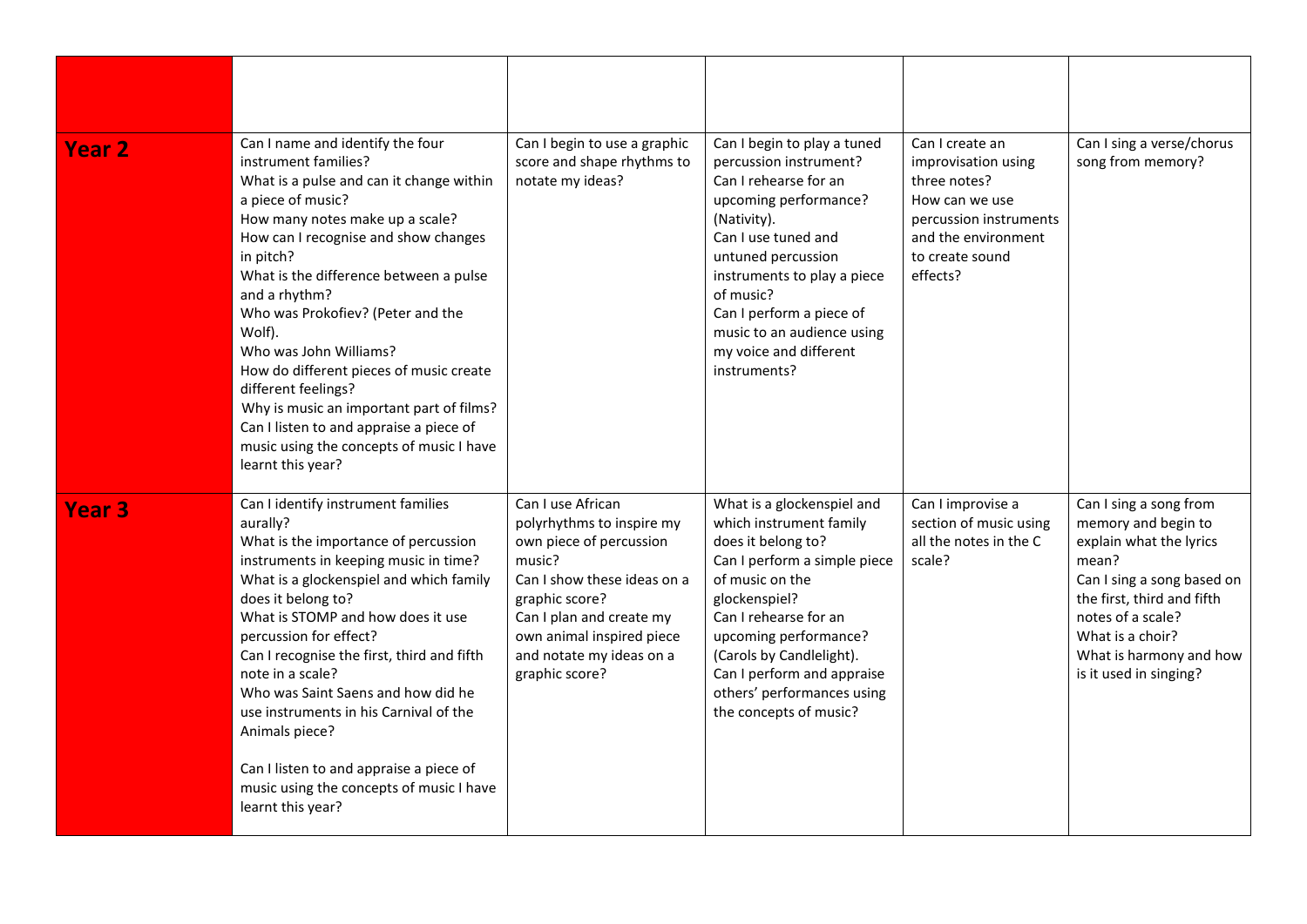| Year <sub>4</sub> | Can I listen to and appraise contrasting<br>styles of popular music?<br>Who was Tchaikovsky?<br>Can I begin to recognise changes of<br>rhythm and pitch using staff notation?<br>Why are there two "dos" in a scale?<br>Can I recognise the difference between<br>major and minor chords?<br>Can I listen to and appraise a piece of<br>music using the concepts of music I have<br>learnt this year?                                             | Can I put together my own<br>chord progression using the<br>notes of the C scale?                                                                                                                                                                                                                                                                                                              | What is a ukulele and which<br>instrument family does it<br>belong to?<br>Can I learn how to play<br>simple chords on the<br>ukulele to create a piece of<br>music?<br>Can I follow tab notation?<br>Can I perform a piece of<br>music in time to a backing<br>track?<br>Can I perform two different<br>popular songs and describe<br>the musical similarities and                  | Can I improvise<br>sections of songs and<br>notate these ideas<br>down?                    | Can I sing a song from<br>memory with accurate<br>control, pitch and<br>expression?<br>Can I sing and perform a<br>piece of music on the<br>ukulele?<br>Can I sing round and<br>partner songs, and<br>perform these to an<br>audience? |
|-------------------|---------------------------------------------------------------------------------------------------------------------------------------------------------------------------------------------------------------------------------------------------------------------------------------------------------------------------------------------------------------------------------------------------------------------------------------------------|------------------------------------------------------------------------------------------------------------------------------------------------------------------------------------------------------------------------------------------------------------------------------------------------------------------------------------------------------------------------------------------------|-------------------------------------------------------------------------------------------------------------------------------------------------------------------------------------------------------------------------------------------------------------------------------------------------------------------------------------------------------------------------------------|--------------------------------------------------------------------------------------------|----------------------------------------------------------------------------------------------------------------------------------------------------------------------------------------------------------------------------------------|
|                   |                                                                                                                                                                                                                                                                                                                                                                                                                                                   |                                                                                                                                                                                                                                                                                                                                                                                                | differences?<br>Can I rehearse for an<br>upcoming performance?<br>(Carols by Candlelight).<br>Can I perform and appraise<br>others' performances using<br>the concepts of music?                                                                                                                                                                                                    |                                                                                            |                                                                                                                                                                                                                                        |
| <b>Year 5</b>     | Can I compare and contrast popular<br>music from different eras?<br>Which songs link to the Victorian "music<br>hall" period and what makes a<br>performance interesting?<br>Who was Gustav Holst and what were<br>his most famous pieces of music?<br>How did he use musical elements to<br>create contrasts in his "Planets" suite?<br>Can I listen to and appraise a piece of<br>music using the concepts of music I have<br>learnt this year? | Can I create my own<br>"Journey into Space"<br>composition using trumpets<br>and percussion instruments,<br>and begin to notate my<br>ideas on a score?<br>Can I read and recognise all<br>the notes in the treble clef?<br>Can I begin to notate some<br>of my ideas using staff<br>notation?<br>Can I understand the<br>difference between<br>crotchets, minims, quavers<br>and semiquavers? | What is a trumpet and<br>which instrument family<br>does it belong to?<br>Can I perform a piece of<br>music on the trumpet?<br>Can I perform to the rest of<br>the class and listen<br>to/appraise others work?<br>Can I rehearse for an<br>upcoming performance?<br>(Carols by Candlelight).<br>Can I perform and appraise<br>others' performances using<br>the concepts of music? | Can I improvise over a<br>groove or beat using a<br>known instrument?                      | Can I listen to a song and<br>explain the context and<br>what the lyrics mean?<br>Can I demonstrate the<br>difference between<br>unison, solo and harmony<br>in singing?<br>Can I sing three-part<br>rounds and partner<br>songs?      |
| <b>Year 6</b>     | Who was George Gershwin and what are<br>some of his most well-known pieces?<br>Can I listen to and appraise some of his<br>pieces using the elements of music?                                                                                                                                                                                                                                                                                    | Can I read and recognise the<br>notes of the treble clef?<br>What is music technology?                                                                                                                                                                                                                                                                                                         | What is a keyboard and<br>which instrument family<br>does it belong to?                                                                                                                                                                                                                                                                                                             | Can I improvise my<br>own 8 or 16 beat piece<br>music around the<br>pentatonic scale (e.g. | Can I learn and perform a<br>song showing lyrical<br>understanding, and a<br>knowledge of solo,                                                                                                                                        |